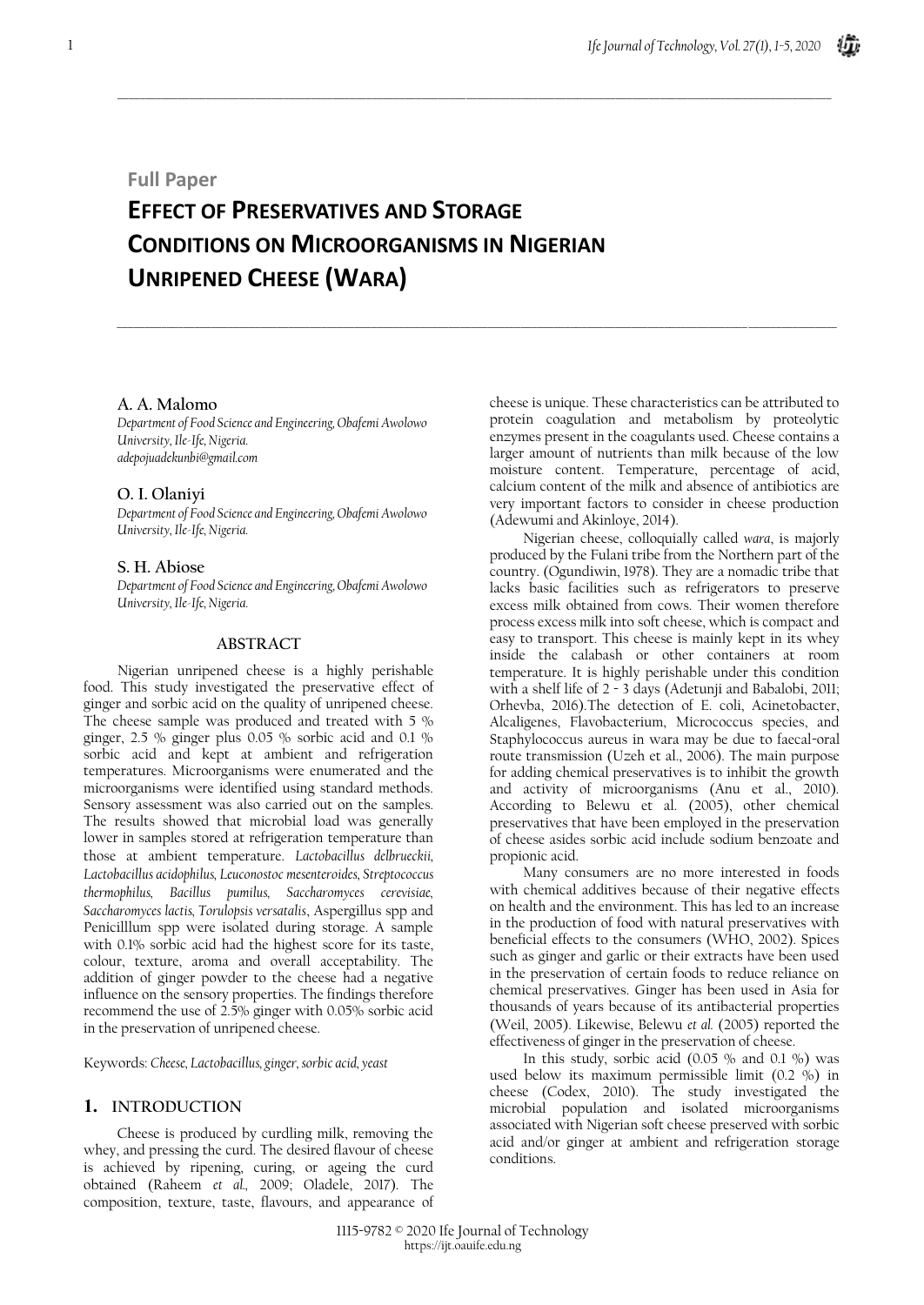# **2. METHODOLOGY**

Raw milk and ginger bulbs were obtained from Alakowe in Ile-Ife. Sorbic acid was obtained from Sigma-Aldrich Chemical Company, St. Louis, Missouri, USA.

## **2.1. Production of ginger powder**

The ginger root was prepared by washing 1000g of ginger bulbs thoroughly under running water. They were then peeled and aseptically cut into small pieces using a sterile knife on a workbench. After this the ginger bulbs were dehydrated in a cabinet dryer at 60°C for 8 hours to reduce the moisture content and then the dried ginger bulbs were milled in the blender to obtain ginger powder (Guler and Mutlu, 2005).

#### **2.2. Production of unripened cheese**

Unripened cheese was produced using the method of Adetunji and Salawu (2011). *Calotropis procera* leaves were ground in blender, filtered with muslin cloth and the extract was stored in the refrigerator. Fresh cow milk was divided into four portions (A, B, C and D). Five percent (5%) ginger was added to sample A, 2.5 % ginger and 0.05% sorbic acid was added to sample B, 0.1 % sorbic acid was added to sample C and no preservative was added to sample D (which served as the control). The milk was heated to 95 °C, the extract was added and the mixture was left for 15 min until the curd separated from the whey. The curd obtained was moulded using a cone shaped raffia basket and allowed to drain for  $5 - 8$  min to give it its desired shape (the cone shape). The curd was covered with whey and stored in sterile bottles at ambient (i.e. 28 ± 2 °C) and refrigeration (i.e. 4 ± 2 °C) temperatures.

## **2.3. Enumeration of microorganisms**

Each sample (5 g) was homogenised with sterile peptone water (45 ml) in a Colworth Stomacher. The representative dilution obtained from serial dilution was dispensed into sterile petri dishes. Molten agar was poured on the suspension and was swirled gently clockwise and anticlockwise to ensure even distribution of growth. Nutrient Agar (NA, Lab M, United Kingdom) was added for determination of the total aerobic count and Potato Dextrose Agar (PDA, Lab M, United Kingdom) with the addition of 1% streptomycin to prevent the growth of bacteria for yeast and mould. Each petri dish was incubated in an inverted position in a Gallenkamp incubator for the total aerobic microorganism at 35  $\pm$  2 °C for 24 hours and yeast and mould count at  $25 \pm 2$  °C for 72 to 105 hours (Harrigan, 1998). The plates were examined for growth, colonies were counted, and the results obtained were recorded in colony forming units per gram (Cfu/g). The streaking method was used for obtaining pure isolates. Each pure isolate was maintained on a suitable agar slant stored in a refrigerator at  $4 \pm 2$  °C for identification.

## **2.4. Identification of microbial isolates**

Bacterial isolates were identified using cultural characteristics. Biochemical tests such as production of catalase, oxidase and indole, production of ammonia from peptone, fermentation of sugar,  $CO<sub>2</sub>$  production from glucose, and methyl red test were also carried out (Malomo *et al.,* 2018). Yeast isolates were identified using the colony characteristics. The shape of cell, cell size, characteristics of buds, and arrangement of cell were viewed under microscope. Assimilation of carbon and nitrate were observed on yeast assimilation agar (Barnett *et al.,* 2000, Malomo *et al.,* 2018). Identification of mould was based on visual observation and microscopic examination of the colour of the colony on the media, colour of mycelium, and texture. In addition, features such as hyphae (septate or non-septate), characteristics of spore head (size, shape and arrangement), mode of reproduction, and presence of special structures such as foot cell or rhizoids were also evaluated with the aid of a microscope (Leica DM500 Model 13613210) (Harrigan and McCance, 1976; Harrigan, 1998; Malomo *et al.,* 2018).

#### **2.5. Sensory analysis**

Freshly prepared cheese was coded and presented to fifteen judges, each of whom was familiar with cheese. The panelists were each presented with 10g of each *wara* sample on a white plate. The panelists analysed the sample for colour, taste, flavour and overall acceptability using a 9 -point Hedonic scale where 1 was the lowest score and 9 was the highest (Yangilar and Yildiz, 2017).

## **3. RESULTS AND DISCUSSION**

#### **3.1. Total aerobic count**

There was no viable count at the beginning of storage (freshly produced cheese samples) probably due to the heat treatment the samples were subjected to during production (Table 1). Samples stored at ambient had higher counts  $(4.11 - 6.30 \log \text{Cfu/g})$  than samples stored at refrigeration temperature  $(4.04 - 5.83 \log \overline{C}$ fu/g) from week one to week three. Most microbial activities are inhibited at lower temperatures (Prescott *et al*., 1999; Adeniran *et al*., 2016), thus limiting the exponential phase of the organisms present in the cheese. The cheese samples without preservatives had the highest bacterial count (5.63 – 6.30 log Cfu/g) while the cheese sample treated with 0.01% sorbic acid had the lowest count  $(3.98 - 5.36)$ log Cfu/g). Cheese treated with 2.5 % ginger and 0.05 % sorbic acid had lower microbial count  $(4.04 - 5.46 \text{ log})$ Cfu/g) than samples with 5% ginger  $(5.63 - 6.30 \text{ log})$ Cfu/g). Belewu *et al.* (2005) also reported that ginger extract reduced the microbial load of cheese. This can be attributed to the presence of phenolic compounds in ginger, which possess antimicrobial properties (Schulick, 1993; Belewu *et al*. (2005); Olaniran *et al*. (2015)). There was no significant difference ( $p$  > 0.05) between the total aerobic counts of samples preserved with 5 % ginger and 2.5 % ginger plus 0.05% sorbic acid at week one but there was a slight difference from week one to week two. The synergistic effect of both ginger and sorbic acid also caused a notable reduction ( $p > 0.05$ ) in total aerobic count of the sample. Samples stored at refrigeration temperature had lower counts than samples stored at ambient temperature. It has been reported that ginger also reduced the bacterial population of yoghurt and soft cheese (Gutle and Mutlu, 2005; Belewu, 2005).

# **3.2. Total fungal count**

The freshly produced treated cheese samples had no fungal growth. There was generally no microbial count at the beginning of storage (Table 2). The microbial count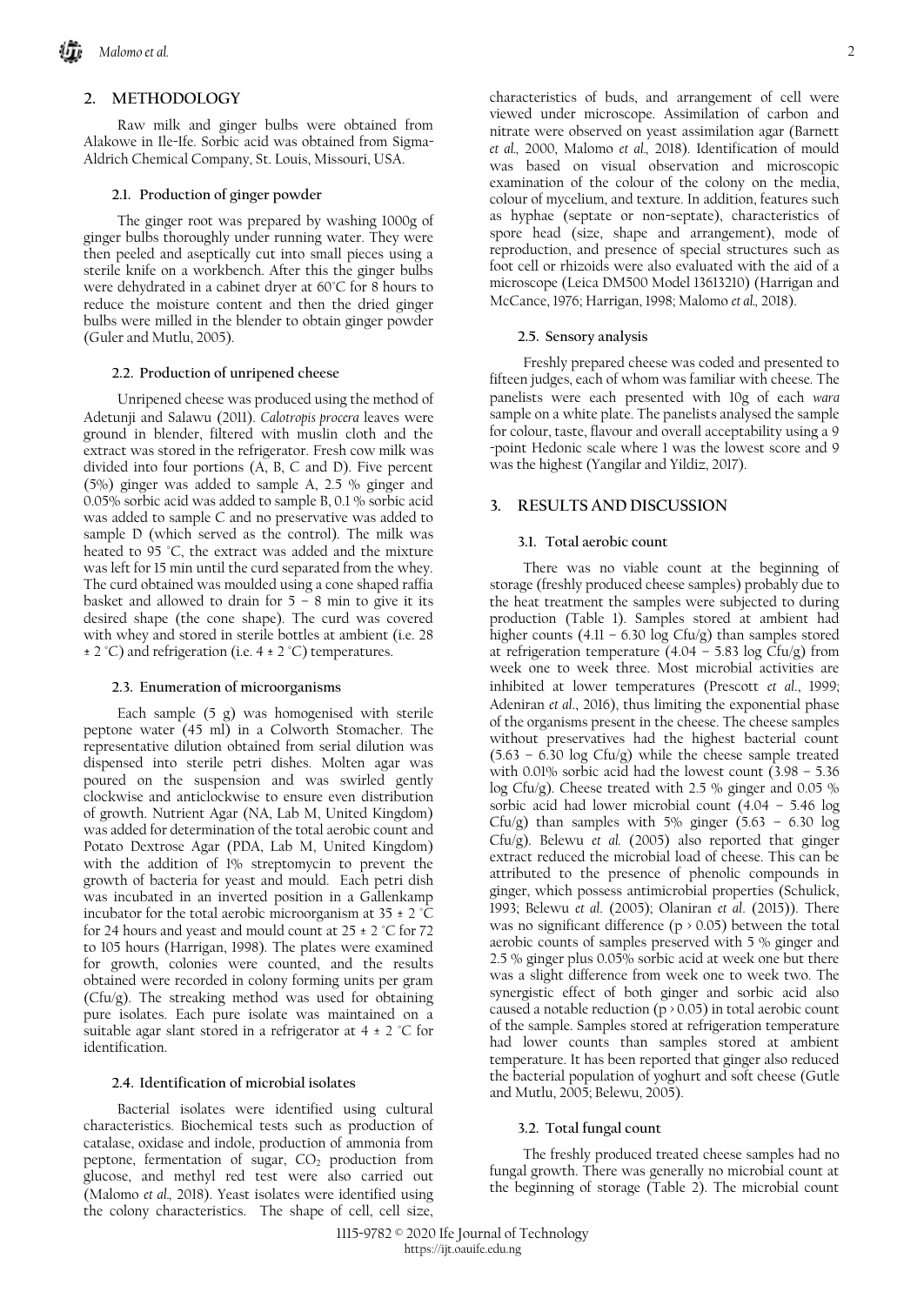*Table 1: Total aerobic count of preserved unripened cheese during storage (log Cfu/g)*

| Samples              |     |                               | Week                         |                               |
|----------------------|-----|-------------------------------|------------------------------|-------------------------------|
|                      |     |                               | $\overline{2}$               | 3                             |
| Refrigerated storage |     |                               |                              |                               |
| А                    | Nil | $4.08 \pm 0.05^{\rm b}$       | $5.26 \pm 0.05^{\rm b}$      | $5.58 \pm 0.08$ <sup>ab</sup> |
| B                    | Nil | $4.04 \pm 0.06^{\rm b}$       | $5.11 \pm 0.05^{\rm b}$      | $5.43 \pm 0.03^{\rm b}$       |
| C                    | Nil | $3.98 \pm 0.07$ <sup>c</sup>  | $4.85 \pm 0.05$ <sup>c</sup> | $5.08 \pm 0.02$ <sup>c</sup>  |
| D                    | Nil | $5.63 \pm 0.06^a$             | $5.83 \pm 0.20$ <sup>a</sup> | $5.79 \pm 0.08^{\circ}$       |
| Ambient storage      |     |                               |                              |                               |
| A                    | Nil | $4.35 \pm 0.80^{\rm b}$       | $5.45 \pm 0.06^{\rm b}$      | $5.63 \pm 0.03^{\rm b}$       |
| B                    | Nil | $4.26 \pm 0.04^{\rm b}$       | $5.26 \pm 0.10^{bc}$         | 5.46 ± 0.04 <sup>bc</sup>     |
| C                    | Nil | $4.11 \pm 0.03$ <sup>bc</sup> | $5.00 \pm 0.05$ <sup>c</sup> | $5.36 \pm 0.05$ <sup>c</sup>  |
| D                    | Nil | $5.73 \pm 0.07$ <sup>a</sup>  | $6.30 \pm 0.10^a$            | $6.23 \pm 0.07$ <sup>a</sup>  |

*There was no significant difference (p < 0.05) in the values with identical superscript in rows. A - Cheese plus 5% ginger; B - Cheese plus 2.5 % ginger and 0.05 % sorbic acid; C - Cheese plus 0.1% sorbic acid; D - without any preservative* 

was generally higher in cheese samples without preservative than samples treated with either ginger and / or sorbic acid. The sample treated with 0.1% sorbic acid had the lowest fungi count (2.81 – 3.21 log Cfu/g) throughout storage, followed by the sample treated with both ginger (2.5%) and sorbic acid (0.05 %). A significant difference (p < 0.05) existed between the samples stored at both ambient and refrigeration temperatures in the third week of storage. The use of ginger and / or sorbic acid generally reduced the total fungi count of the cheese during storage. This is an indication of the antifungal activities of the preservatives used: ginger and sorbic acid. The samples stored at refrigeration temperature had lower counts throughout storage. Adepoju *et al*. (2012) also reported the effectiveness of sorbic acid against yeast and mould during the storage of *fura de nunu*. Accordingly, the study by Arekemase and Babashola (2019) also reported the effectiveness of ginger in minimizing fungal growth in soymilk during storage.

*Table 2: Yeast and mould count of preserved unripened cheese during storage (log Cfu/g)*

| Samples              |     |                  | Week             |                  |
|----------------------|-----|------------------|------------------|------------------|
|                      | 0   |                  | っ                | 3                |
| Refrigerated storage |     |                  |                  |                  |
| A                    | Nil | $3.85 \pm 0.05$  | $4.26 \pm 0.04$  | $4.30 \pm 0.05c$ |
| B                    | Nil | $3.20 \pm 0.03c$ | $4.20 \pm 0.06$  | $4.52 \pm 0.04h$ |
| $\subset$            | Nil | $2.81 \pm 0.04d$ | $3.00 \pm 0.06c$ | $3.09 \pm 0.00d$ |
| Ð                    | Nil | $4.54 \pm 0.06a$ | $5.12 \pm 0.02a$ | $5.23 \pm 0.02a$ |
| Ambient storage      |     |                  |                  |                  |
| A                    | Nil | $3.90 \pm 0.05$  | $4.34 \pm 0.06c$ | $4.66 \pm 0.06c$ |
| B                    | Nil | $4.10 \pm 0.04$  | $4.72 \pm 0.07$  | $5.00 \pm 0.05$  |
| $\subset$            | Nil | $3.00 \pm 0.07d$ | $3.12 \pm 0.02d$ | $3.21 \pm 0.03d$ |
| D                    | Nil | $466 \pm 004a$   | $5.83 + 0.03a$   | $616 \pm 011a$   |

*There was no significant difference (p < 0.05) in the values with identical superscript in rows. A - Cheese plus 5% ginger; B - Cheese plus 2.5 % ginger and 0.05 % sorbic acid; C - Cheese plus 0.1% sorbic acid; D - without any preservative* 

## **3.3. Bacteria isolated from unripened cheese during storage**

*Lactobacillus delbrueckii, Leuconostoc mesenteroides, Streptococcus thermophilus, Lactobacillus acidophilus,* and *Bacillus pumilus* were isolated from the cheese samples during storage (Table 3). These organisms were isolated in the samples from the first week to the third week. Lactic acid bacteria were dominant during the storage of cheese. Lactic acid bacteria are prominent in the fermentation of food (Beuchat, 1995; Mohammed *et al*., 2017). These microorganisms are important in the conversion of sugar into organic acids and other substances. These substances improve the sensory and keeping qualities of the fermented foods. Pathogenic organisms are also inhibited because their ability to produce bacteriocins (Aguirre and Collins, 1993; Adepoju *et al.,* 2016).

Шì

*Table 3: Bacteria isolated from unripened cheese during storage*

| Tests             | Bacterial     |                     |                    |           |                     |
|-------------------|---------------|---------------------|--------------------|-----------|---------------------|
|                   | Ī             | $\overline{\rm II}$ | III                | IV        | $\overline{\rm{V}}$ |
| Morphological     | Rods          | Cocci               | Cocci              | Rod       | Rod                 |
| characteristics   |               |                     |                    |           |                     |
| Colour of colony  | Cream         | Cream               | Cream              | Cream     | Transparent         |
| Gram reaction     | $\ddot{}$     | $\ddot{}$           | $\ddot{}$          | $\ddot{}$ | +                   |
| Catalase          |               |                     |                    |           | $\ddot{}$           |
| reaction          |               |                     |                    |           |                     |
| Presence of       |               |                     |                    |           | $\ddot{}$           |
| endospore         |               |                     |                    |           |                     |
| Growth at:        |               |                     |                    |           |                     |
| $15^{\circ}$ C    |               | $\ddot{}$           |                    |           | N                   |
| 45°C              | ÷             |                     | +                  | ÷         | N                   |
| Production of     |               |                     |                    |           | N                   |
| CO <sub>2</sub>   |               |                     |                    |           |                     |
| Production of     | N             | Ν                   | Ν                  | N         | $\ddot{}$           |
| ammonia from      |               |                     |                    |           |                     |
| peptone:          |               |                     |                    |           |                     |
| Production of     | N             | Ν                   | N                  | N         |                     |
| H <sub>2</sub> S  |               |                     |                    |           |                     |
| Indole test       | N             | Ν                   | Ν                  | N         | $\ddot{}$           |
| Voges Proskauer   | N             | N                   | N                  | N         | $\ddot{}$           |
| Sugars fermented: |               |                     |                    |           |                     |
| Glucose           | $\ddot{}$     | $\ddot{}$           | $\ddot{}$          | $\ddot{}$ | $\ddot{}$           |
| Galactose         |               |                     |                    |           | $\ddot{}$           |
| Lactose           |               |                     |                    |           | $\ddot{}$           |
| Fructose          |               | 4                   |                    |           | $\ddot{}$           |
| Arabinose         |               |                     |                    |           |                     |
| Trehalose         |               |                     |                    |           | ÷                   |
| Salicin           |               |                     |                    |           | $\ddot{}$           |
| Sucrose           |               |                     |                    |           | $\ddot{}$           |
| Maltose           |               |                     |                    |           | ÷.                  |
| Raffinose         |               |                     |                    |           | $\ddot{}$           |
| Mannitol          |               |                     |                    |           |                     |
| Dextran           |               |                     |                    |           | N                   |
| production        |               |                     |                    |           |                     |
| Probable          | Lactob        | Leucono             | Streptoc           | Lactoba   | <b>Bacillus</b>     |
| identity of       | acillus       | stocmes             | occus              | cillus    | pumilus             |
| Organism          | delbrue       | enteroid            | thermop            | acidophi  |                     |
|                   | ckii          | es                  | hiles              | lus       |                     |
| + = Positive;     | - = negative; |                     | N = not determined |           |                     |

## **3.4. Fungi isolated from unripened cheese during storage**

The yeasts isolated from unripened cheese during storage were *Saccharomyces cerevisiae, Saccharomyces lactis,* and *Torulopsis versatalis. Saccharomyces* were isolated from weeks 1 to 3 in all samples while *T. versatalis* was isolated in the sample without preservative and the sample preserved with 5 % ginger at both ambient and refrigeration storages. *Aspergillus spp* and *Penicilllum spp* (Table 4 and Table 5) were isolated in samples stored at ambient temperature from week 2 to week 3.

## **3.5. Shelf-life studies**

The samples with 5% ginger powder had lower microbial counts than the control samples, the samples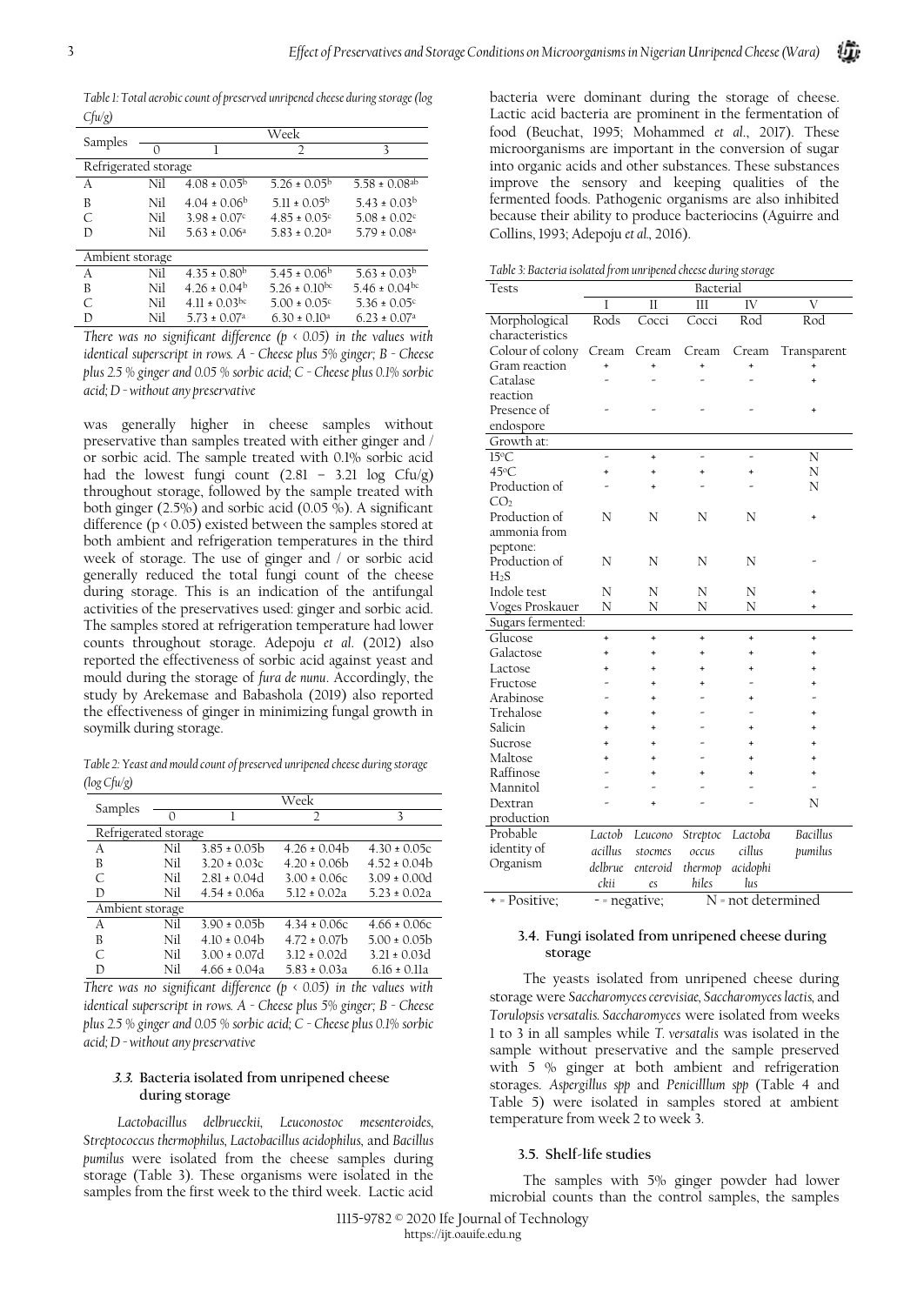with 2 .5 % ginger and 0.05 % had lower microbial growth than samples with 5% ginger powder while cheese with 0.1% sorbic acid had the lowest count after storage. It was

*Table. 4.: Yeasts isolated from unripened cheese during storage*

| Test                | Yeast         |               |            |  |  |  |
|---------------------|---------------|---------------|------------|--|--|--|
|                     | T             | Н             | Ш          |  |  |  |
| Morphology:         |               |               |            |  |  |  |
| Pellicle            |               |               |            |  |  |  |
| Colour              | White         | Cream         | Cream      |  |  |  |
| Shape               | Ovoid         | Ovoid         | Ovoid      |  |  |  |
| Reproduction        | Budding       | Budding       | Budding    |  |  |  |
| Sugars fermented:   |               |               |            |  |  |  |
| Lactose             |               | $\ddot{}$     |            |  |  |  |
| Galactose           |               |               | ÷          |  |  |  |
| Sucrose             |               |               |            |  |  |  |
| Maltose             |               |               |            |  |  |  |
| Raffinose           |               |               |            |  |  |  |
| Glucose             | $\ddot{}$     | +             | $\ddot{}$  |  |  |  |
| Sugars assimilated: |               |               |            |  |  |  |
| Lactose             |               | ÷             | $\ddot{}$  |  |  |  |
| Maltose             |               |               |            |  |  |  |
| Sucrose             |               |               |            |  |  |  |
| Raffinose           |               |               |            |  |  |  |
| Galactose           |               |               |            |  |  |  |
| Glucose             |               |               |            |  |  |  |
| Nitrate             |               |               |            |  |  |  |
| assimilated         |               |               |            |  |  |  |
| Probably identity   | Saccharomyces | Saccharomyces | Torulopsis |  |  |  |
| of organism         | cerevisiae    | lactis        | versatalis |  |  |  |
| + = Positive;       | - = negative  |               |            |  |  |  |

*Table 5: Mould identified during storage of unripened cheese*

| Isolate | Colour | Hyphae  | Arrangement of                         | Probable        |
|---------|--------|---------|----------------------------------------|-----------------|
|         |        |         | spores                                 | microorganism   |
|         | Green  | Septate | Arranged on<br>Conidiophore            | Aspergillus spp |
|         | Green  | Septate | Arranged on<br>septate<br>Conidiophore | Penicilllum spp |

observed that the refrigerated samples in general had lower counts when compared with the samples stored at ambient temperature. This showed that sorbic acid, ginger and refrigeration extended the shelf life of the products for three weeks of storage. All samples stored at refrigeration temperature remained stable and retained their fresh aroma while samples stored at ambient temperature showed a change in aroma from week 2 to the end of the storage time. An offensive odour was perceived in the sample without preservative stored at ambient temperature by week 3. There was no pathogenic organism in the samples throughout storage. This may be due to the occurrence of bacteriocin producing lactic acid bacteria (Aguirre and Collins, 1993; Adepoju *et al.,* 2016). Findings of Belewu *et al.* (2005) showed that the keeping quality of unripened cheese increased by fifteen days, which is also similar to the findings obtained from this study.

#### **3.6. Sensory assessment of unripened cheese**

The cheese sample without preservatives had the highest score for taste, flavour, colour and overall acceptability (Table 6). However, the scores for the cheese sample without preservative were not significantly different  $(p \t{>} 0.05)$  from scores recorded for the sample with 0.1 % sorbic acid. This is an indication that 0.1%

addition of sorbic acid had no significant influence on all the sensory properties of the cheese samples. Samples treated with 2.5% ginger and 0.05% sorbic acid had significantly lower scores than samples preserved with 0.1 % sorbic acid. This observation showed that increase in ginger led to decrease in the acceptability of cheese. The addition of the ginger extract to cheese probably negatively impacted the colour, taste and flavour, and hence the overall acceptability of the samples as assessed by the judges.

|  |  | Table. 6. Sensory evaluation of the unripenedcheese samples |  |
|--|--|-------------------------------------------------------------|--|
|  |  |                                                             |  |

| Sensory Attributes    |       |                   |       |       |
|-----------------------|-------|-------------------|-------|-------|
| Colour                | 2.40c | 5.80 <sub>b</sub> | 8.40a | 8.67a |
| Taste                 | 3.47c | 4.87h             | 8.07a | 8 33а |
| Flavor                | 2.53c | 573h              | 8 40а | 8.40a |
| Overall acceptability | 2.40c | 293h              | 8 53а | 8 53а |

*There was no significant difference (p < 0.05) in the values with identical superscript in rows. A - Cheese plus 5% ginger; B - Cheese plus 2.5 % ginger and 0.05 % sorbic acid; C - Cheese plus 0.1% sorbic acid; D - without any preservative*

#### **4. CONCLUSION**

Preservation of unripened cheese with ginger with or without sorbic acid significantly reduced the microbial load during the period of storage. The decrease was highest in samples treated with 0.1 % sorbic acid and lowest in the unpreserved sample. The decrease was also lower in the samples preserved with 2.5 % ginger and 0.05% sorbic acid than samples preserved with 5% ginger Refrigerated samples had better keeping quality in terms of microbial load, type of microorganisms, colour, texture and aroma than samples kept at ambient temperature.

#### **REFERENCES**

- Adeniran, H. A., Olaniyi, O. I. and Abiose, S. H. (2016). Viability and effect of 'probiotic' lactic acid bacteria isolated from locally fermented foods in a non-dairy beverage from African yam bean. *Ife Journal of Technology*, 24(1): 6-10.
- Adepoju, A. A., Abiose, S. H. and Adeniran, H.A. (2012). Effect of Some Preservation Techniques on the Microbiological Characteristics of *Fura de Nunu* during Storage. *Ife Journal of Technology,* 21(2): 30– 37.
- Adepoju, A. A., Abiose, S. H. and Adeniran, H. A. (2016). Effect of Pasteurisation and Selected Chemical Preservatives on Chemical Composition of *Fura de Nunu*during Storage. *African Journal of Food Science and Technology*, 7(8): 178 – 185.
- Adetunji, V. O. and Babalobi, O.O. (2011). A Comparative Assessment of the Nutritional Contents of 'Wara' A West African Soft Cheese using *Calotropis procera* and *Cymbopogon citratus* as Coagulants. *African Journal of Agriculture and Development,* 5573 - 5585
- Adetunji V. O. and SalawuO. T. (2008). West African soft cheese 'wara' processed with *Calotropis procera* and *Carica papaya*: A comparative assessment of nutritional values. *African Journal of Biotechnology*, 7 (18): 3360-3362
- Adewumi O.O. and Akinloye, A.M. (2014). Effects of local coagulants on the yield of cheese using cow and sheep milk. *International Journal of Development and Sustainability,* 3(1), 150-161.
- Aguirre, M. and Collins, M. D. (1993). Lactic Acid Bacteria and Human Clinical Infection. *Journal of Applied Bacteriology*, 75: 95-107.
- Anu, C., Muraleedharan, H. and Sastry, P.S. (2010). Effect of storage conditions on the microbial quality of fermented foods. *World Applied Science Journal,* 9(12): 1365–1369